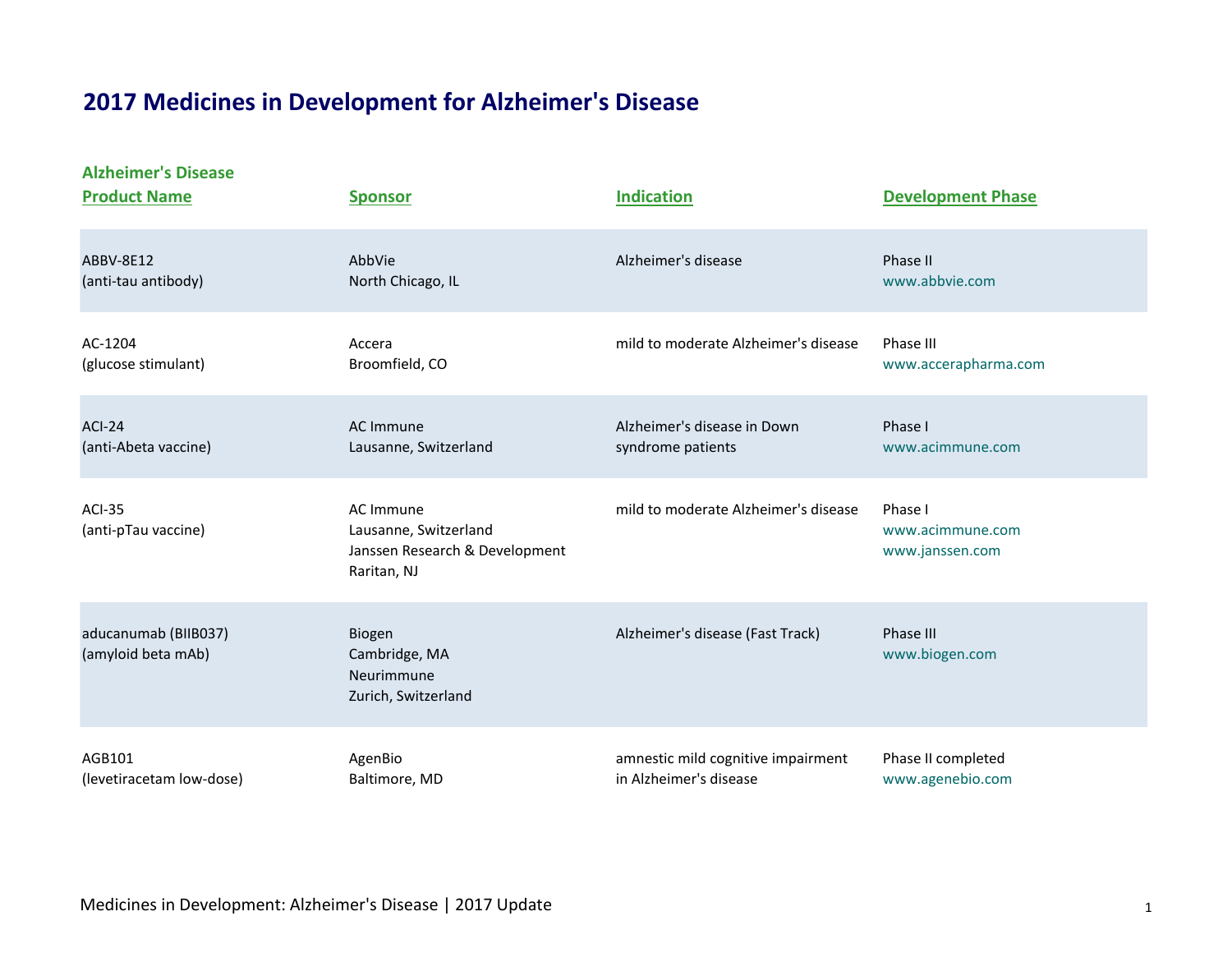**Alzheimer's Disease Product Name Sponsor Sponsor Indication Development Phase** ALZ-801 Alzheon mild Alzheimer's disease Phase II (amyloid beta-protein inhibitor) Framingham, MA (homozygous APOE4/4 genotype) [www.alzheon.com](http://www.alzheon.com/) mild Alzheimer's disease Phase II (heterozygous APOE4 genotype) [www.alzheon.com](http://www.alzheon.com/) ALZT-OP1 AZTherapies Alzheimer's disease Phase III (amyloid beta-protein inhibitor/ Boston, MA [www.aztherapies.com](http://www.aztherapies.com/) inflammation mediator inhibitor) AMG520/CNP520 Amgen Amgen Amgen Alzheimer's disease (Fast Track) Phase II/III (BACE1 protein inhibitor) Thousand Oaks, CA [www.amgen.com](http://www.amgen.com/) Novartis [www.novartis.com](http://www.novartis.com/) East Hanover, NJ ANAVEX™ 2-73 Anavex Life Sciences Alzheimer's disease Phase II (M1 muscarinic receptor agonist/ New York, NY [www.anavex.com](http://www.anavex.com/) www.anavex.com intracellular sigma 1 receptor agonist) **AstroStem Nature Cell** Alzheimer's disease **Phase I/II** Phase I/II mesenchymal stem cell therapy Seoul, South Korea [www.naturecell.co.kr](http://www.naturecell.co.kr/) AUS-131 Ausio Pharmaceuticals Alzheimer's disease Phase I/II (nonhormonal estrogen receptor Cincinnati, OH [www.ausiopharma.com](http://www.ausiopharma.com/) agonist) University of Kansas Kansas City, KS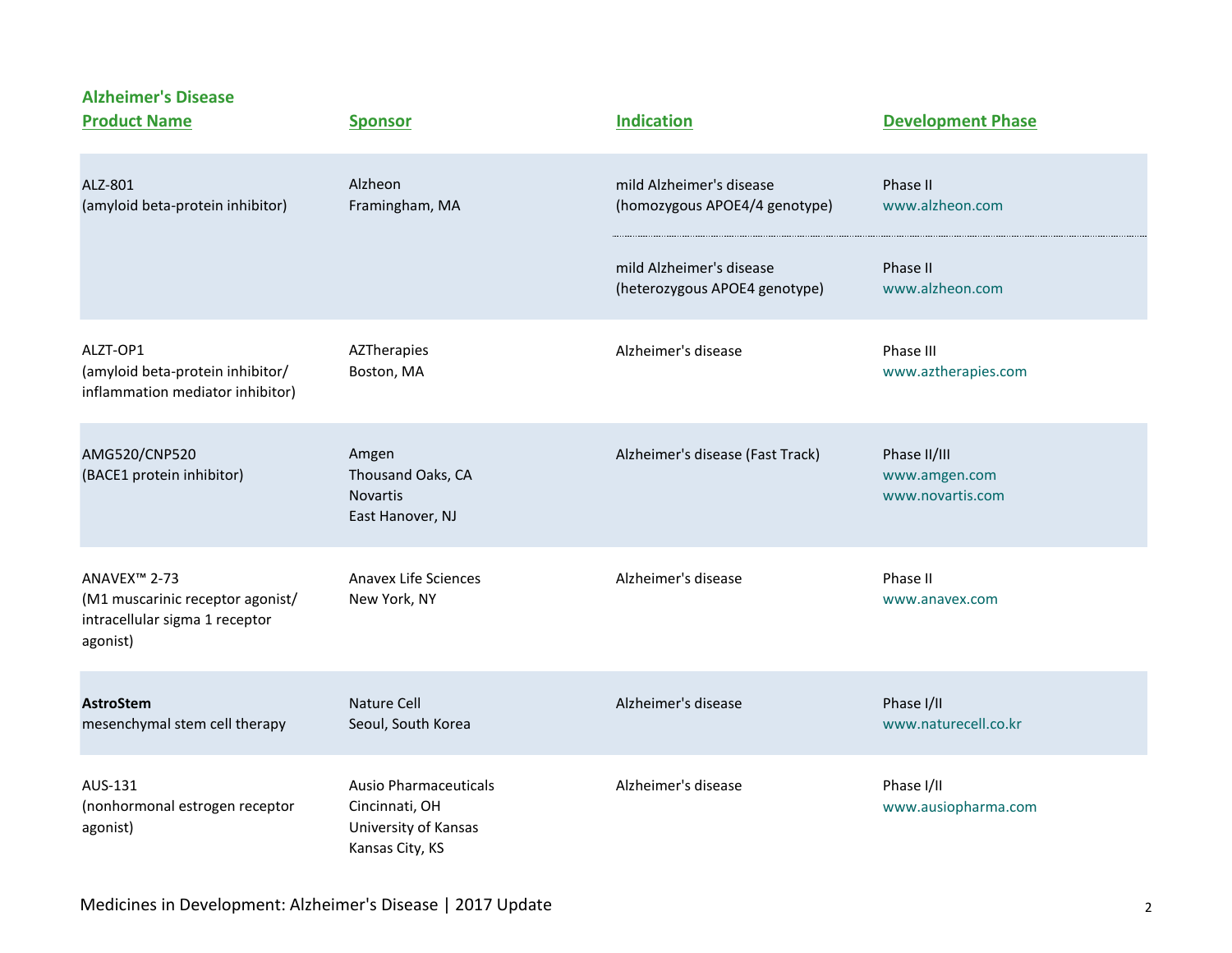| <b>Product Name</b>                                                        | <b>Sponsor</b>                                                                                      | <b>Indication</b>                                | <b>Development Phase</b>                                  |
|----------------------------------------------------------------------------|-----------------------------------------------------------------------------------------------------|--------------------------------------------------|-----------------------------------------------------------|
| AVN-101<br>(serotonin 6 receptor antagonist)                               | AllaChem<br>Hallandale Beach, FL<br><b>Avineuro Pharmaceuticals</b><br>San Diego, CA                | Alzheimer's disease                              | Phase I completed<br>www.allachem.com<br>www.avineuro.com |
| AVN-322<br>(serotonin 6 receptor antagonist)                               | AllaChem<br>Hallandale Beach, FL<br><b>Avineuro Pharmaceuticals</b><br>San Diego, CA                | Alzheimer's disease                              | Phase I completed<br>www.allachem.com<br>www.avineuro.com |
| <b>AVP-786</b><br>(dextromethorphan analogue/ultra-<br>low dose quinidine) | <b>Avanir Pharmaceuticals</b><br>Aliso Viejo, CA<br><b>Concert Pharmaceuticals</b><br>Lexington, MA | agitation in Alzheimer's disease<br>(Fast Track) | Phase III<br>www.avanir.com<br>www.concertpharma.com      |
| AXS-05<br>(bupropion/dextromethorphan)                                     | <b>Axsome Therapeutics</b><br>New York, NY                                                          | agitation in Alzheimer's disease<br>(Fast Track) | Phase II/III<br>www.axsome.com                            |
| azeliragon (TTP488)<br>(RAGE antagonist)                                   | vTv Therapeutics<br>High Point, NC                                                                  | Alzheimer's disease (Fast Track)                 | Phase III<br>www.vtvtherapeutics.com                      |
| <b>BAN2401</b><br>(anti-amyloid beta mAb)                                  | Biogen<br>Cambridge, MA<br>Eisai<br>Woodcliff Lake, NJ                                              | Alzheimer's disease                              | Phase II<br>www.biogen.com<br>www.eisai.com               |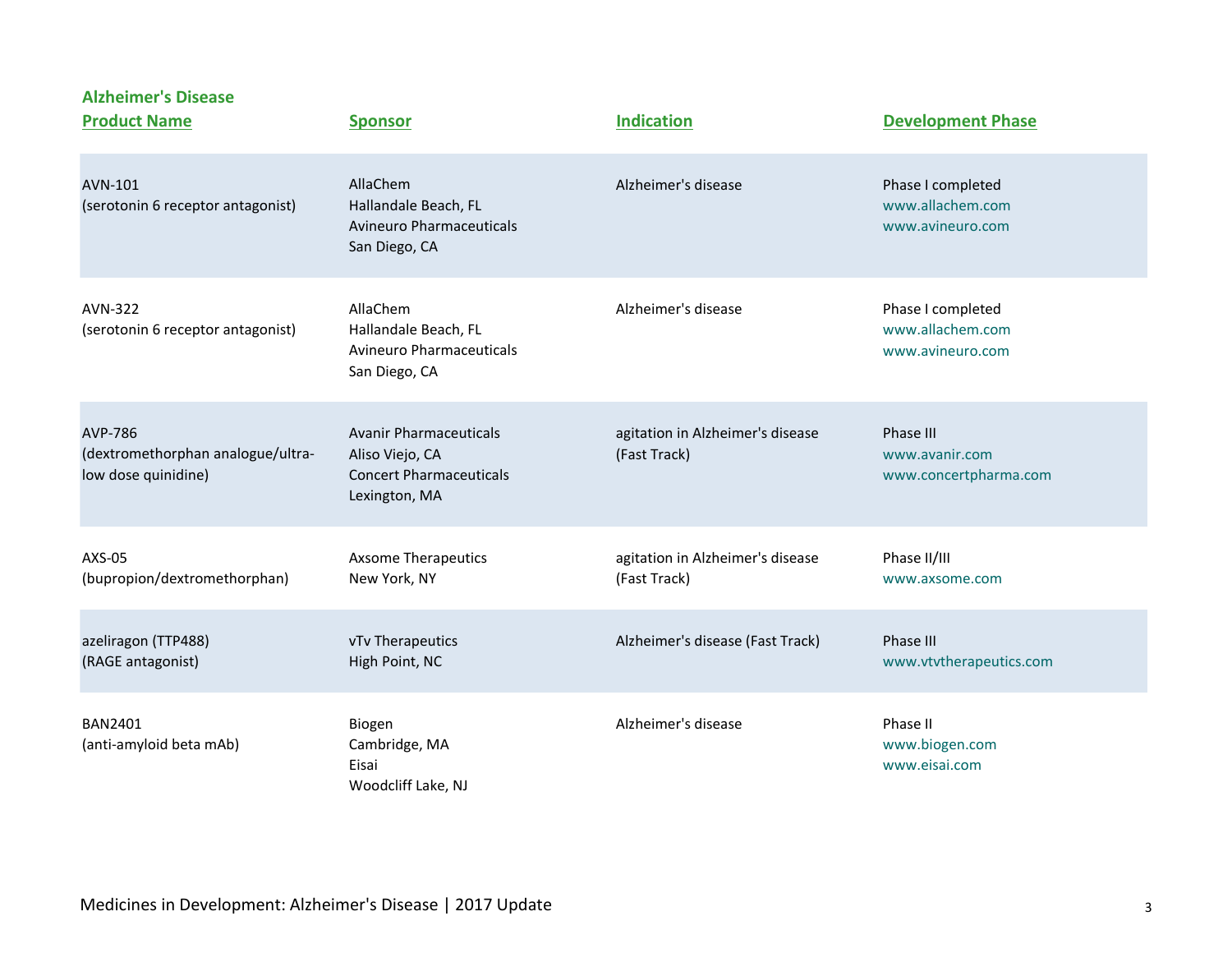| <b>Product Name</b>                                                   | <b>Sponsor</b>                                                      | <b>Indication</b>                                     | <b>Development Phase</b>                         |
|-----------------------------------------------------------------------|---------------------------------------------------------------------|-------------------------------------------------------|--------------------------------------------------|
| bexarotene                                                            | ReXceptor                                                           | Alzheimer's disease                                   | Phase I completed                                |
| (RXR-selective retinoid analogue)                                     | Cambridge, MA                                                       |                                                       | www.rexceptor.com                                |
| BI 409306<br>(PDE9A inhibitor)                                        | Boehringer Ingelheim<br>Pharmaceuticals<br>Ridgefield, CT           | Alzheimer's disease,<br>prodromal Alzheimer's disease | Phase II<br>www.boehringer-ingelheim.com         |
| <b>BIIB076</b>                                                        | Biogen                                                              | Alzheimer's disease                                   | Phase I                                          |
| (anti-tau antibody)                                                   | Cambridge, MA                                                       |                                                       | www.biogen.com                                   |
| <b>BIIB092</b>                                                        | Biogen                                                              | Alzheimer's disease                                   | Phase I                                          |
| (anti-extracellular tau antibody)                                     | Cambridge, MA                                                       |                                                       | www.biogen.com                                   |
| <b>BNC375</b><br>(positive allosteric modulator)                      | Merck<br>Kenilworth, NJ<br><b>Bionomics</b><br>Thebarton, Australia | cognitive dysfunction in Alzheimer's<br>disease       | Phase I<br>www.merck.com<br>www.bionomics.com.au |
| BPN14770<br>(type 4 cyclic nucleotide<br>phosphodiesterase inhibitor) | <b>Tetra Discovery Partners</b><br>Grand Rapids, MI                 | Alzheimer's disease                                   | Phase I<br>www.tetradiscovery.com                |
| bryostatin 1                                                          | Neurotrope BioScience                                               | Alzheimer's disease                                   | Phase II                                         |
| (protein kinase C stimulant)                                          | New York, NY                                                        |                                                       | www.neurotropebioscience.com                     |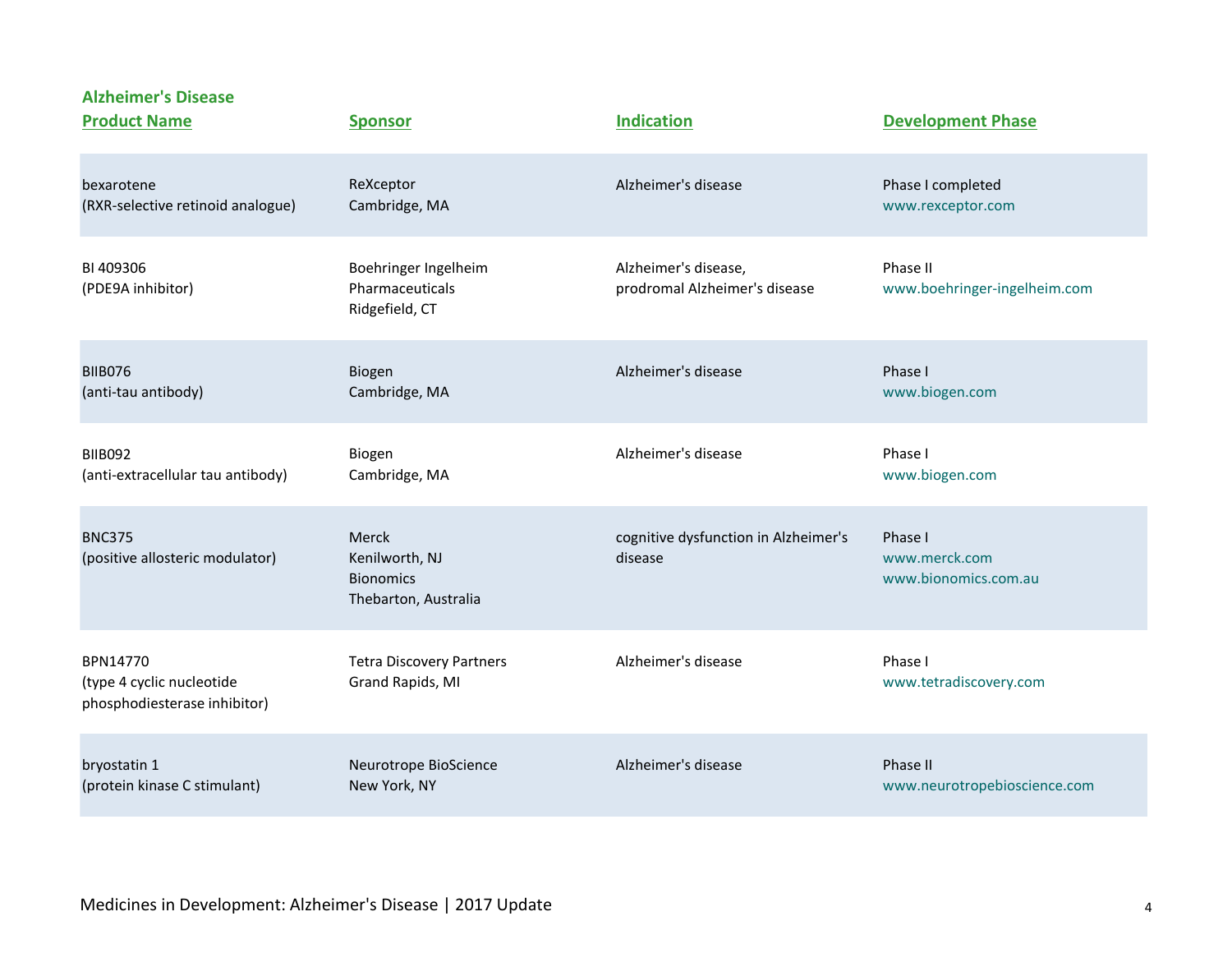| <b>Product Name</b>                                                     | <b>Sponsor</b>                                                               | <b>Indication</b>   | <b>Development Phase</b>                          |
|-------------------------------------------------------------------------|------------------------------------------------------------------------------|---------------------|---------------------------------------------------|
| CAD106 (amilomotide)                                                    | <b>Novartis</b>                                                              | Alzheimer's disease | Phase II/III                                      |
| (VLP immunotherapy vaccine)                                             | East Hanover, NJ                                                             |                     | www.novartis.com                                  |
| <b>Corplex Donepezil</b>                                                | Corium International                                                         | Alzheimer's disease | Phase I                                           |
| donepezil transdermal patch                                             | Menlo Park, CA                                                               |                     | www.coriumgroup.com                               |
| <b>Corplex Memantine</b>                                                | Corium International                                                         | Alzheimer's disease | Phase I completed                                 |
| memantine transdermal patch                                             | Menlo Park, CA                                                               |                     | www.coriumgroup.com                               |
| CPC-201<br>(donepezil/solifenacin<br>combination)                       | Allergan<br>Parsippany, NJ<br><b>Chase Pharmaceuticals</b><br>Washington, DC | Alzheimer's disease | Phase II<br>www.chasepharmaceuticals.com          |
| CPC-212<br>(next-generation acetylcholinesterase<br>inhibitor)          | Allergan<br>Parsippany, NJ<br><b>Chase Pharmaceuticals</b><br>Washington, DC | Alzheimer's disease | Phase I completed<br>www.chasepharmaceuticals.com |
| <b>CPC-250</b><br>(next-generation acetylcholine-<br>sterase inhibitor) | Allergan<br>Parsippany, NJ<br><b>Chase Pharmaceuticals</b><br>Washington, DC | Alzheimer's disease | Phase I completed<br>www.chasepharmaceuticals.com |
| crenezumab                                                              | Genentech                                                                    | Alzheimer's disease | Phase III                                         |
| (anti-amyloid beta antibody)                                            | South San Francisco, CA                                                      |                     | www.gene.com                                      |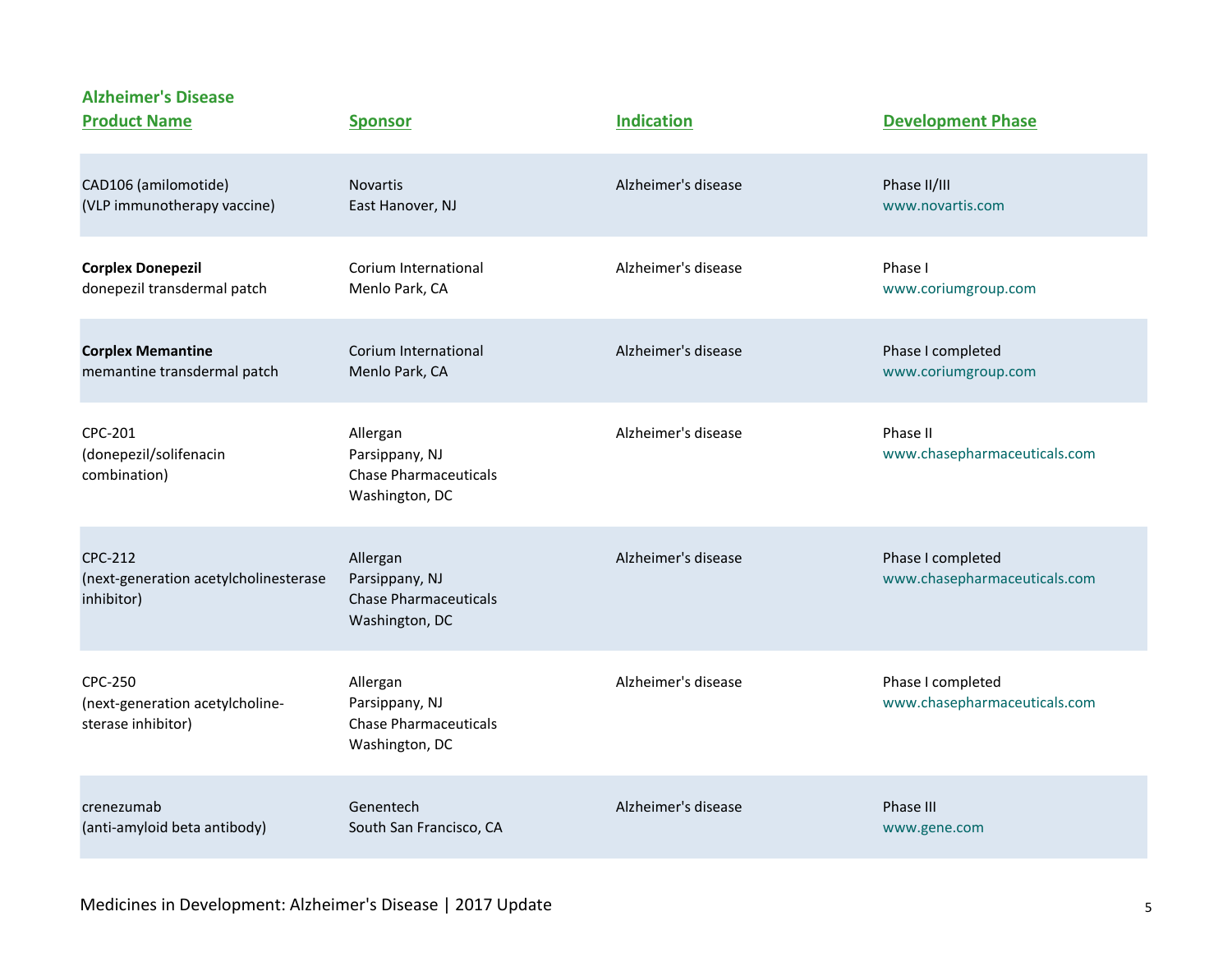| <b>Product Name</b>                                      | <b>Sponsor</b>                                         | <b>Indication</b>                                                           | <b>Development Phase</b>                     |
|----------------------------------------------------------|--------------------------------------------------------|-----------------------------------------------------------------------------|----------------------------------------------|
| CSP-1103<br>(amyloid beta-protein inhibitor)             | CereSpir<br>New York, NY                               | mild cognitive impairment in<br>patients at risk for Alzheimer's<br>disease | Phase II<br>www.cerespir.com                 |
| CSTC1 (BAC)                                              | <b>Charsire Biotechnology</b><br>Tainan, Taiwan        | Alzheimer's disease                                                         | Phase II<br>www.charsire.com.tw              |
| CT1812<br>(amyloid beta oligomer receptor<br>antagonist) | <b>Cognition Therapeutics</b><br>Pittsburgh, PA        | mild to moderate Alzheimer's disease                                        | Phase II<br>www.cogrx.com                    |
| E2027<br>(PDE9 inhibitor)                                | Eisai<br>Woodcliff Lake, NJ                            | Alzheimer's disease                                                         | Phase I<br>www.eisai.com                     |
| E2609<br>(BACE1 protein inhibitor)                       | Biogen<br>Cambridge, MA<br>Eisai<br>Woodcliff Lake, NJ | early Alzheimer's disease                                                   | Phase III<br>www.biogen.com<br>www.eisai.com |
| <b>EVT302</b><br>(MAO-B inhibitor)                       | Evotec<br>Princeton, NJ                                | Alzheimer's disease                                                         | Phase II completed<br>www.evotec.com         |
| gantenerumab<br>(amyloid beta-protein inhibitor)         | Genentech<br>South San Francisco, CA                   | Alzheimer's disease                                                         | Phase III<br>www.gene.com                    |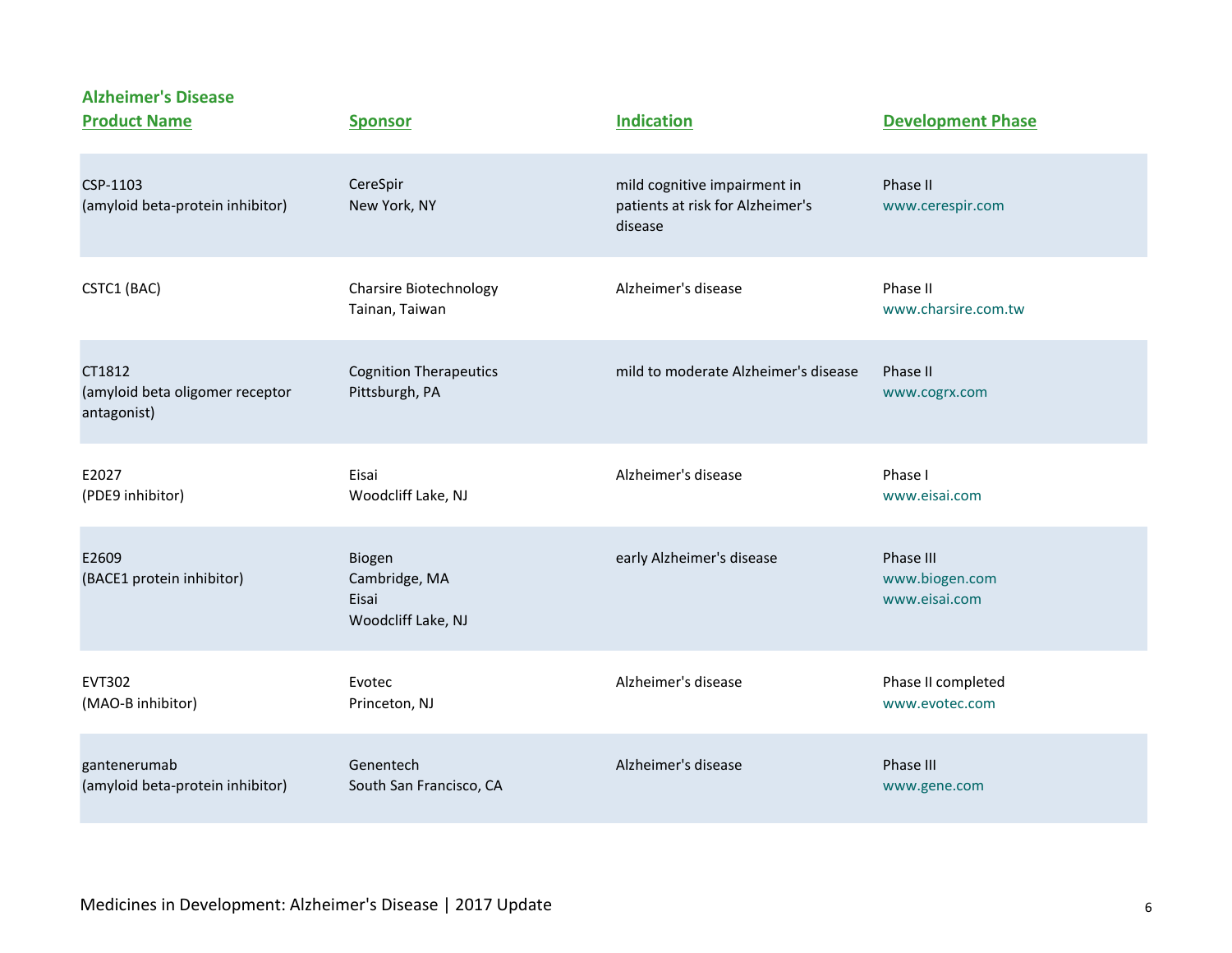| <b>Product Name</b>                 | <b>Sponsor</b>                                | <b>Indication</b>                                                               | <b>Development Phase</b>           |
|-------------------------------------|-----------------------------------------------|---------------------------------------------------------------------------------|------------------------------------|
| GC021109                            | GliaCure                                      | Alzheimer's disease (Fast Track)                                                | Phase I                            |
| (purinoceptor P2Y6 agonist)         | Boston, MA                                    |                                                                                 | www.gliacure.com                   |
| <b>HSRx-888</b>                     | <b>HSRx Biopharmaceutical</b>                 | Alzheimer's disease                                                             | Phase II                           |
| (donepezil/food-based compound)     | Tucson, AZ                                    |                                                                                 | www.hsrxbiopharmaceutical.com      |
| immune globulin/albumin             | <b>Grifols USA</b><br>Los Angeles, CA         | mild to moderate Alzheimer's disease                                            | Phase II/III<br>www.grifols.com    |
| INP-102 intranasal                  | Impel NeuroPharma<br>Seattle, WA              | Alzheimer's disease                                                             | Phase 0<br>www.impelnp.com         |
| intepirdine (RVT-101)               | <b>Axovant Sciences</b>                       | mild to moderate Alzheimer's disease                                            | Phase III                          |
| (serotonin 6 receptor antagonist)   | New York, NY                                  | (adjunctive treatment)                                                          | www.axovant.com                    |
| <b>IONIS-MAPTRx</b>                 | <b>Ionis Pharmaceuticals</b>                  | mild Alzheimer's disease                                                        | Phase I/II                         |
| (tau-targeting protein)             | Carlsbad, CA                                  |                                                                                 | www.ionispharma.com                |
| JNJ-54861911<br>(BACE inhibitor)    | Janssen Research & Development<br>Raritan, NJ | asymptomatic patients (amyloid-<br>positive) at risk for Alzheimer's<br>disease | Phase II/III<br>www.janssenrnd.com |
| <b>JOT106</b>                       | Jupiter Orphan Therapeutics                   | Alzheimer's disease                                                             | Phase II                           |
| (oral capsule of trans-resveratrol) | Jupiter, FL                                   |                                                                                 | www.jupiterorphan.com              |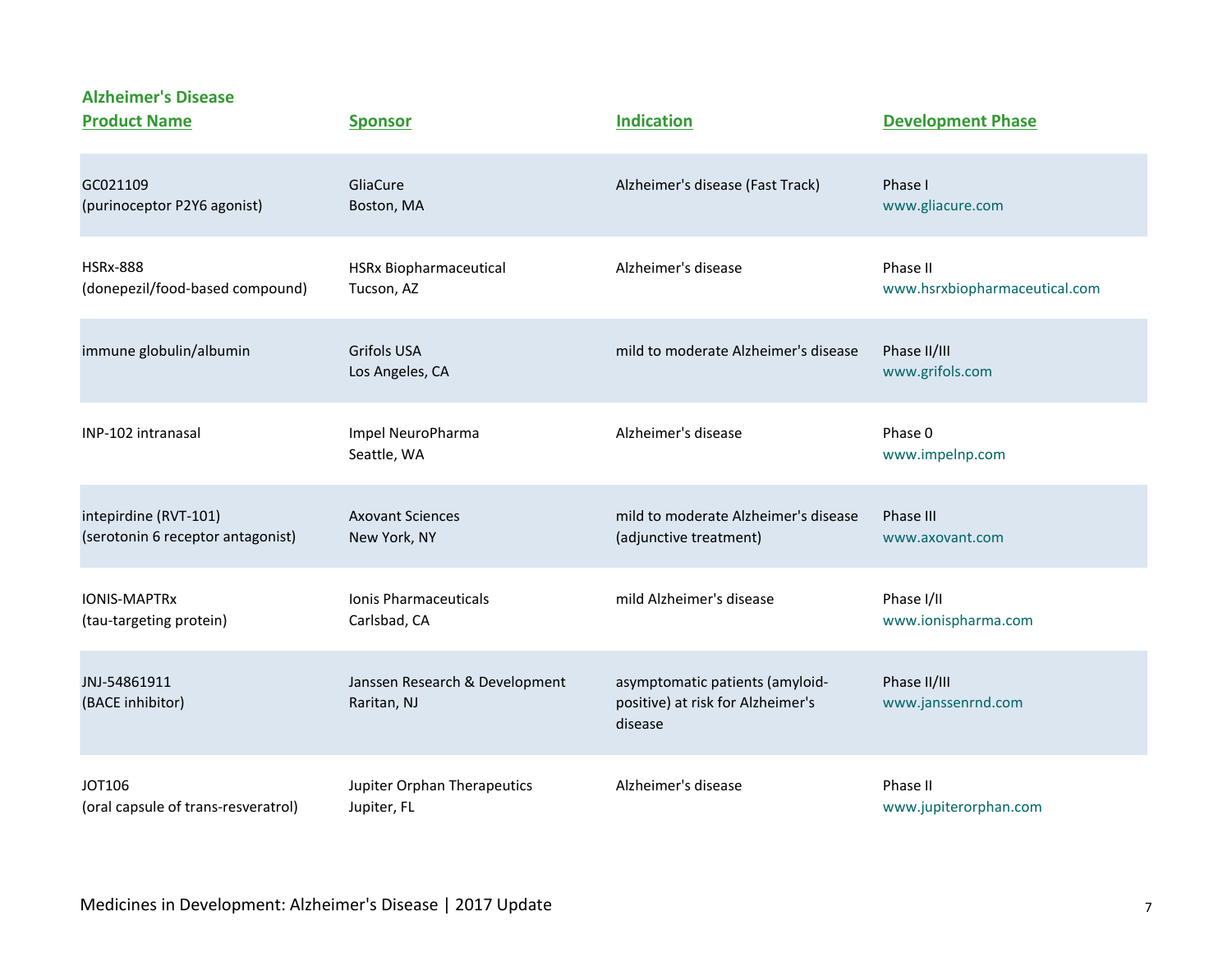| <b>Alzheimer's Disease</b><br><b>Product Name</b>                                   | <b>Sponsor</b>                                                 | <b>Indication</b>                    | <b>Development Phase</b>                          |
|-------------------------------------------------------------------------------------|----------------------------------------------------------------|--------------------------------------|---------------------------------------------------|
| <b>KPAX002-2</b><br>(proprietary version of<br>methylphenidate)                     | <b>K-PAX Pharmaceuticals</b><br>Mill Valley, CA                | Alzheimer's disease                  | Phase II<br>www.kpaxpharmaceuticals.com           |
| lanabecestat<br>(BACE inhibitor)                                                    | AstraZeneca<br>Wilmington, DE<br>Eli Lilly<br>Indianapolis, IN | Alzheimer's disease (Fast Track)     | Phase III<br>www.astrazeneca.com<br>www.lilly.com |
| LM11A-31                                                                            | PharmatrophiX                                                  | mild to moderate Alzheimer's disease | Phase I/II                                        |
| (p75 neutrophin receptor)                                                           | Menlo Park, CA                                                 |                                      | www.pharmatrophix.com                             |
| <b>LMTX</b><br>(tau protein aggregation inhibitor/<br>TDP-43 aggregation inhibitor) | <b>TauRx Pharmaceuticals</b><br>Singapore                      | mild to moderate Alzheimer's disease | Phase III<br>www.taurx.com                        |
| LY3002813                                                                           | Eli Lilly                                                      | Alzheimer's disease                  | Phase I                                           |
| (N3pG-amyloid beta antibody)                                                        | Indianapolis, IN                                               |                                      | www.lilly.com                                     |
| LY3202626                                                                           | Eli Lilly                                                      | Alzheimer's disease                  | Phase II                                          |
| (BACE inhibitor)                                                                    | Indianapolis, IN                                               |                                      | www.lilly.com                                     |
| LY3303560                                                                           | Eli Lilly                                                      | Alzheimer's disease                  | Phase I                                           |
| (tau antibody)                                                                      | Indianapolis, IN                                               |                                      | www.lilly.com                                     |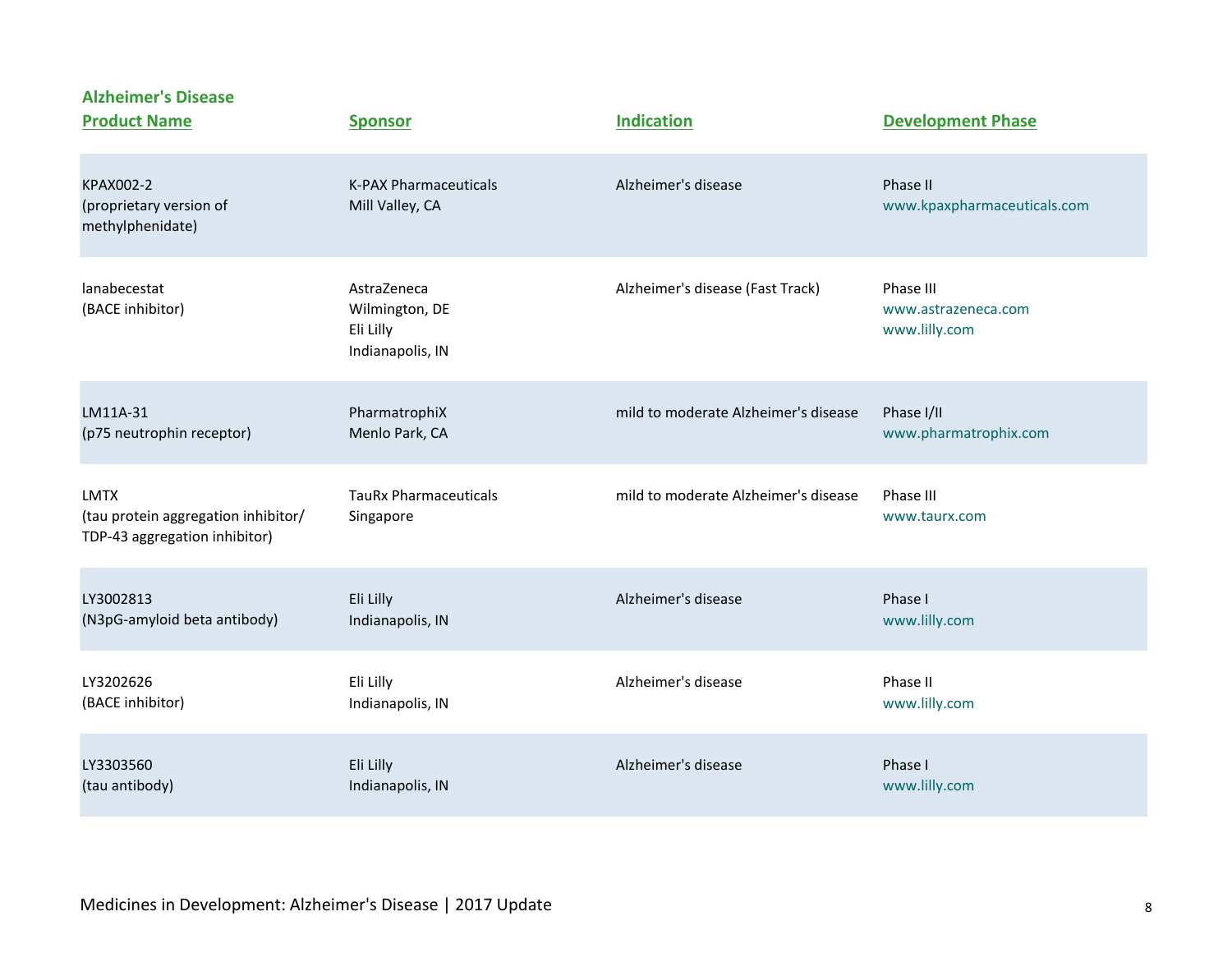**Product Name Sponsor Sponsor Indication Development Phase** M1 agonist **Allergan** Allergan Cognitive impairment in Alzheimer's Phase I (selective M1 receptor agonist) Parsippany, NJ disease [www.allergan.com](http://www.allergan.com/) Heptares Therapeutics Hertfordshire, United Kingdom MEDI1814 Eli Lilly Alzheimer's disease Phase I (anti-amyloid beta 42 mAb) Indianapolis, IN and the set of the set of the set of the [www.lilly.com](http://www.lilly.com/) (anti-amyloid beta 42 mAb) MedImmune [www.medimmune.com](http://www.medimmune.com/) Gaithersburg, MD mesenchymal stem cell therapy being a longeveron and alzheimer's disease and alzheimer's disease Phase I Miami, FL [www.longeveron.com](http://www.longeveron.com/) MP-101 Mediti Pharma psychosis in Alzheimer's disease Phase II (mGluR2/mGluR3 agonist) Montreal, Canada [www.tvm-lifescience.com](http://www.tvm-lifescience.com/) MSDC-0160 Metabolic Solutions Development Alzheimer's disease Phase II completed (mTOT modulator) Kalamazoo, MI [www.msdrx.com](http://www.msdrx.com/) NBXT-001+Nobilis™ inhalation Nobilis Therapeutics Alzheimer's disease Phase I device (NMDA receptor antagonist) Portland, OR [www.nobilistx.com](http://www.nobilistx.com/) neflamapimod (VX-745) **EIP Pharma EIP Pharma** Alzheimer's disease Phase II (p38 mitogen-activated protein Cambridge, MA [www.eippharma.com](http://www.eippharma.com/) kinase inhibitor)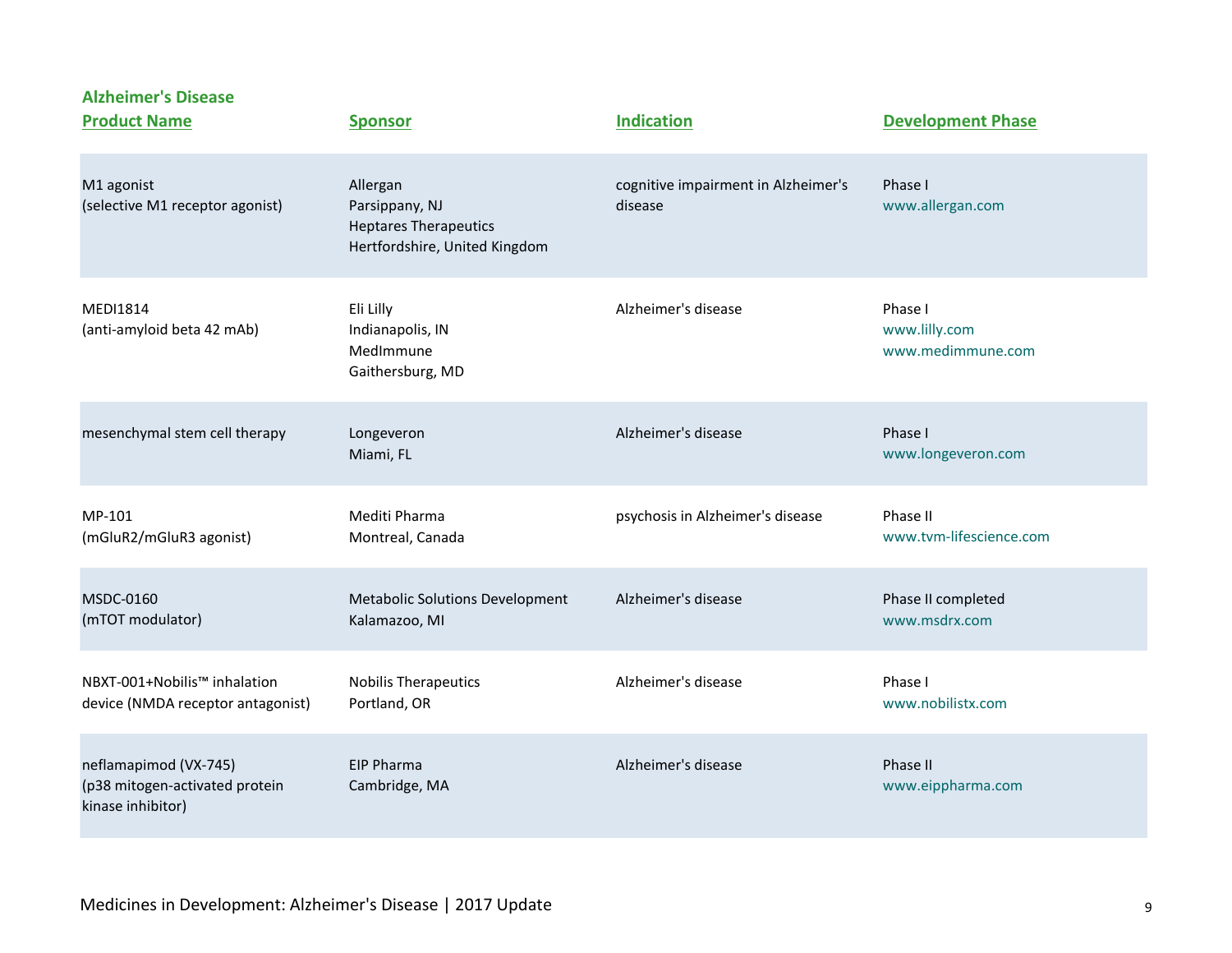| <b>Alzheimer's Disease</b><br><b>Product Name</b>                          | <b>Sponsor</b>                                                                    | <b>Indication</b>                                 | <b>Development Phase</b>                           |
|----------------------------------------------------------------------------|-----------------------------------------------------------------------------------|---------------------------------------------------|----------------------------------------------------|
| <b>NGP 555</b><br>(gamma secretase complex<br>modulator)                   | <b>NeuroGenetic Pharmaceuticals</b><br>Rancho Santa Fe, CA                        | Alzheimer's disease                               | Phase I<br>www.neurogeneticpharmaceuticals.com     |
| nilvadipine<br>(soluble amyloid reducing/<br>clearing agent)               | <b>Archer Pharmaceuticals</b><br>Sarasota, FL<br><b>NILVAD</b><br>Dublin, Ireland | mild to moderate Alzheimer's disease              | Phase III<br>www.archerpharma.com<br>www.nilvad.eu |
| <b>NPT088</b><br>(GAIM Ig fusion targeting amyloid-ß,<br>tau, a-synuclein) | <b>Proclara Biosciences</b><br>Cambridge, MA                                      | Alzheimer's disease                               | Phase I<br>www.proclarabio.com                     |
| Nuplazid®<br>pimavanserin                                                  | <b>ACADIA Pharmaceuticals</b><br>San Diego, CA                                    | psychosis and agitation in<br>Alzheimer's disease | Phase II<br>www.acadia-pharm.com                   |
| PF-05251749<br>(casein kinase 1 delta/epsilon)                             | Pfizer<br>New York, NY                                                            | Alzheimer's disease                               | Phase I<br>www.pfizer.com                          |
| PF-06648671<br>(gamma secretase complex<br>modulator)                      | Pfizer<br>New York, NY                                                            | Alzheimer's disease                               | Phase I<br>www.pfizer.com                          |
| PF-06751979<br>(enzyme inhibitor)                                          | Pfizer<br>New York, NY                                                            | Alzheimer's disease                               | Phase I<br>www.pfizer.com                          |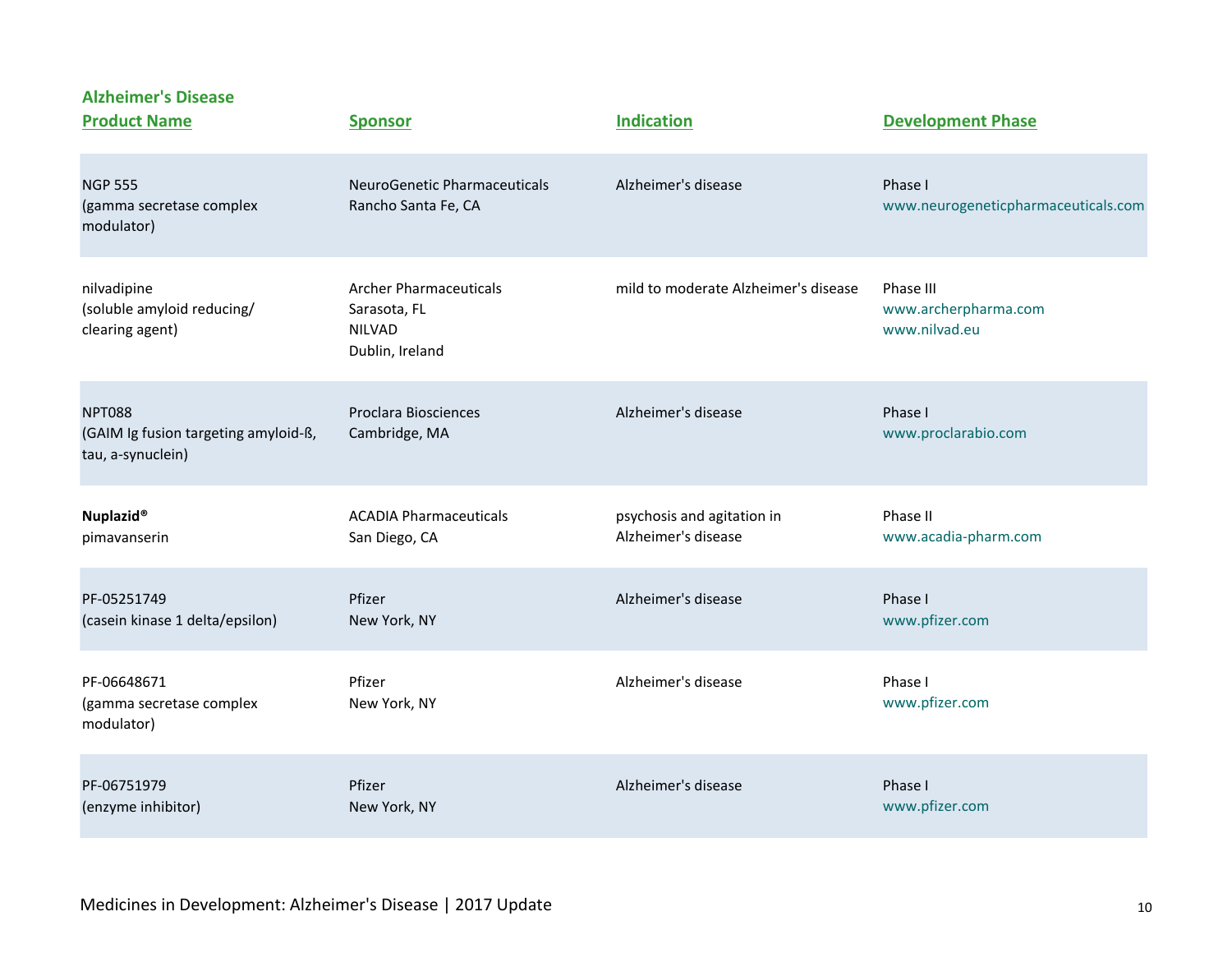| <b>Product Name</b>                        | <b>Sponsor</b>                                                                              | <b>Indication</b>                                   | <b>Development Phase</b>                        |
|--------------------------------------------|---------------------------------------------------------------------------------------------|-----------------------------------------------------|-------------------------------------------------|
| pioglitazone (low-dose)<br>(PPARy agonist) | <b>Takeda Pharmaceuticals</b><br>Skokie, IL<br>Zinfandel Pharmaceuticals<br>Chapel Hill, NC | mild cognitive impairment in<br>Alzheimer's disease | Phase III<br>www.takeda.com                     |
| piromelatine                               | <b>Neurin Pharmaceuticals</b>                                                               | mild dementia in Alzheimer's disease                | Phase II                                        |
| (melatonin agonist)                        | Zug, Switzerland                                                                            |                                                     | www.neurin.com                                  |
| Posiphen <sup>®</sup>                      | QR Pharma                                                                                   | mild to moderate Alzheimer's disease                | Phase I/II                                      |
| R-phenserine                               | Berwyn, PA                                                                                  |                                                     | www.qrpharma.com                                |
| <b>Rexulti®</b><br>brexpiprazole           | Lundbeck<br>Deerfield, IL<br>Otsuka Pharmaceutical<br>Tokyo, Japan                          | agitation in Alzheimer's disease                    | Phase III<br>www.lundbeck.com<br>www.otsuka.com |
| RG6100<br>(tau protein inhibitor)          | AC Immune<br>Lausanne, Switzerland<br>Genentech<br>South San Francisco, CA                  | Alzheimer's disease                                 | Phase I<br>www.gene.com                         |
| RVT-103+RVT-104                            | <b>Axovant Sciences</b>                                                                     | Alzheimer's disease                                 | Phase I                                         |
| (QAAM+cholinesterase inhibitor)            | New York, NY                                                                                |                                                     | www.axovant.com                                 |
| SAR228810                                  | Sanofi US                                                                                   | Alzheimer's disease                                 | Phase I                                         |
| (anti-protofibrillar AB mAb)               | Bridgewater, NJ                                                                             |                                                     | www.sanofi.com                                  |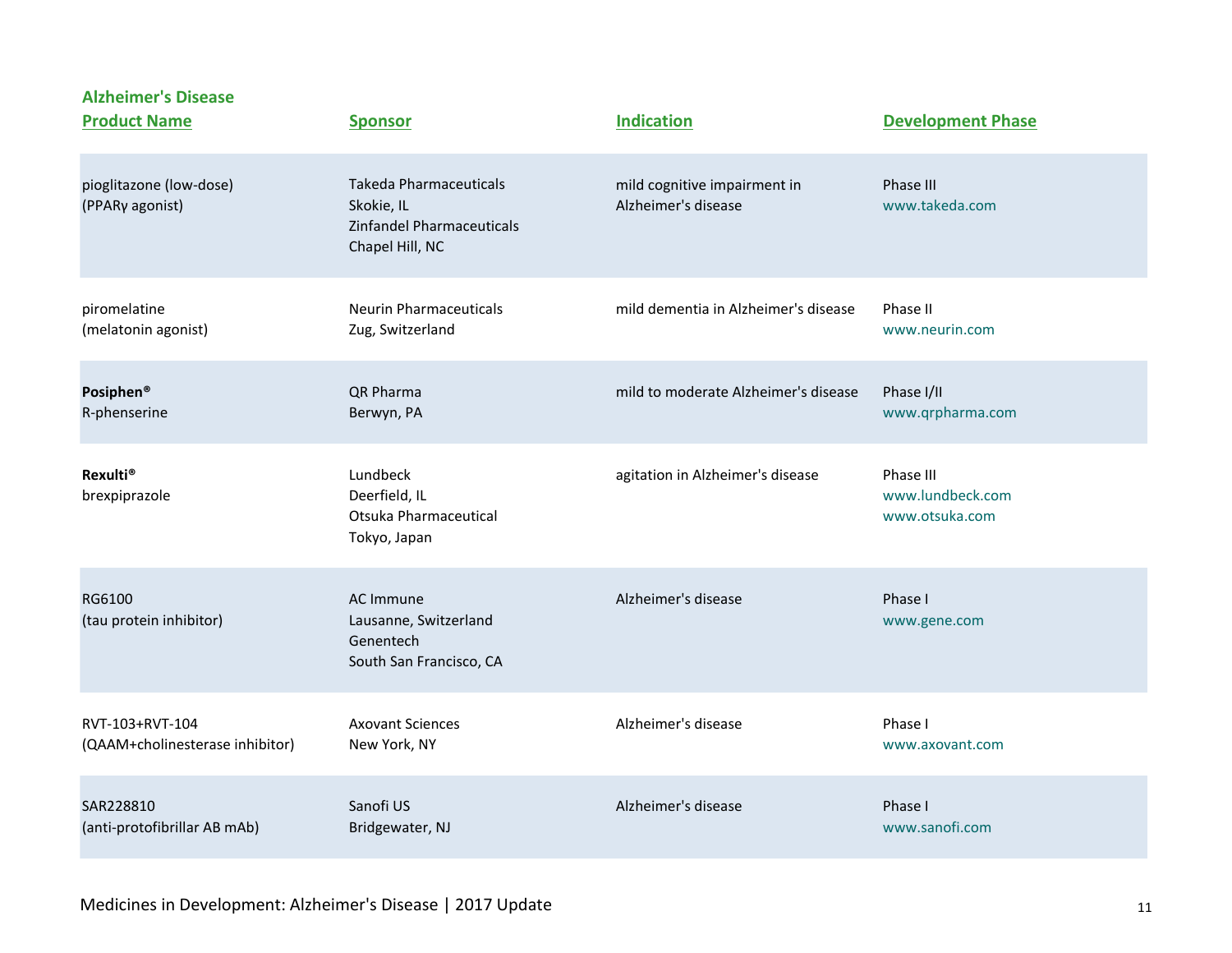| <b>Product Name</b>                | <b>Sponsor</b>                | <b>Indication</b>                 | <b>Development Phase</b>  |
|------------------------------------|-------------------------------|-----------------------------------|---------------------------|
| selective BACE 1 inhibitor         | Eli Lilly<br>Indianapolis, IN | Alzheimer's disease               | Phase I<br>www.lilly.com  |
| solanezumab                        | Eli Lilly                     | preclinical Alzheimer's disease   | Phase III                 |
| (amyloid beta protein inhibitor)   | Indianapolis, IN              |                                   | www.lilly.com             |
| <b>SUVN-502</b>                    | Suven Life Sciences           | moderate Alzheimer's disease      | Phase II                  |
| (serotonin 6 receptor antagonist)  | Hyderabad, India              | (adjunctive treatment)            | www.suven.com             |
| SUVN-D4010                         | Suven Life Sciences           | Alzheimer's disease               | Phase I                   |
| (serotonin 4 receptor agonist)     | Hyderabad, India              |                                   | www.suven.com             |
| SUVN-G3031                         | Suven Life Sciences           | cognitive disorder in Alzheimer's | Phase I                   |
| (histamine H3 receptor antagonist) | Hyderabad, India              | disease                           | www.suven.com             |
| T-817MA                            | Toyama Chemical               | Alzheimer's disease               | Phase II                  |
| (amyloid beta-protein inhibitor)   | Tokyo, Japan                  |                                   | www.toyama-chemical.co.jp |
| T3D-959                            | <b>T3D Therapeutics</b>       | Alzheimer's disease               | Phase I/II                |
| (PPAR-delta/gamma agonist)         | Research Triangle Park, NC    |                                   | www.t3dtherapeutics.com   |
| <b>TAK-071</b>                     | <b>Takeda Pharmaceuticals</b> | Alzheimer's disease               | Phase I                   |
| (muscarinic M1 receptor modulator) | Deerfield, IL                 |                                   | www.takeda.com            |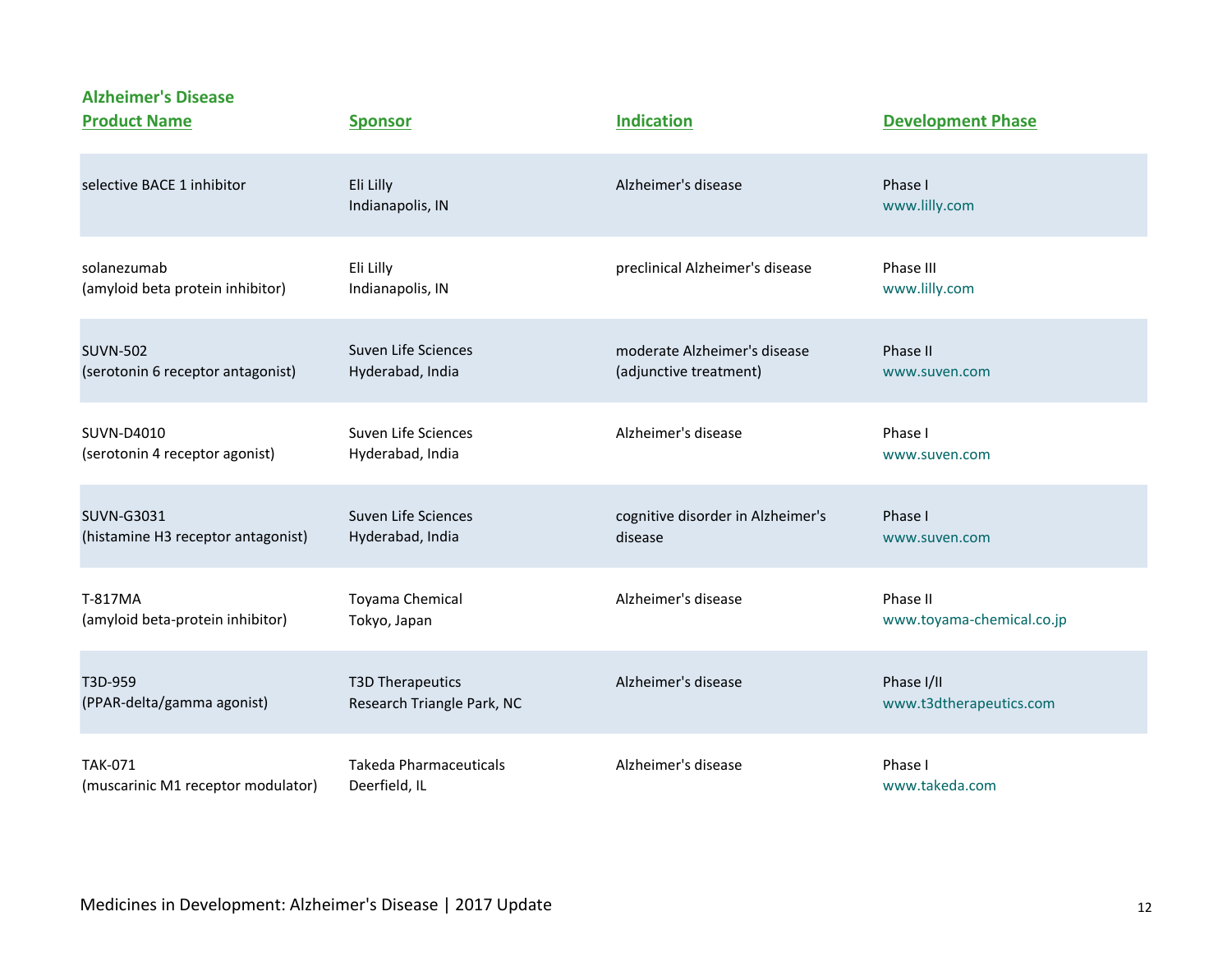| <b>Product Name</b>             | <b>Sponsor</b>      | <b>Indication</b>                    | <b>Development Phase</b>   |
|---------------------------------|---------------------|--------------------------------------|----------------------------|
| <b>TPI 287</b>                  | Cortice Biosciences | mild to moderate Alzheimer's disease | Phase I                    |
| (next-generation taxane)        | New York, NY        |                                      | www.corticebiosciences.com |
| UB-311                          | United Neuroscience | Alzheimer's disease                  | Phase II                   |
| (anti-amyloid endobody vaccine) | Hauppauge, NY       |                                      | www.unitedneuroscience.com |
| UE-2343                         | Actinogen Medical   | dementia in Alzheimer's disease      | Phase II                   |
| (11ß-HSD1 inhibitor)            | Sydney, Australia   |                                      | www.actinogen.com          |
| verubecestat (MK-8931)          | Merck               | Alzheimer's disease                  | Phase III                  |
| (BACE1 protein inhibitor)       | Kenilworth, NJ      |                                      | www.merck.com              |

The content of this report has been obtained through public, government and industry sources, and the Springer "Adis Insight" database based on the latest information. Report current **as of August 30, 2017.** The medicines in this listing include medicines being developed by U.S.-based companies conducting trials in the United States abroad, PhRMA-member companies conducting trials in the United States and abroad, and foreign companies conducting clinical trials in the United States. Some products may not be in active clinical trials. The information may not be comprehensive. For more, specific information about a particular product, contact the individual company directly or go to www.clinicaltrials.gov. The entire series of *Medicines in Development* is available on PhRMA's website, www.phrma.org.

## **Definitions**

**Application Submitted**—An application for marketing has been submitted by the company to the U.S. Food and Drug Administration (FDA).

**Fast Track**—Upon request by a sponsor, the FDA can grant this designation to facilitate the development and expedite the review of a drug or biologic to treat a serious condition and fill an unmet medical need. When considering a biopharmaceutical company's request for Fast Track designation for an investigational drug or biologic, the FDA evaluates whether it will affect factors such as survival, day-to-day functioning, or the likelihood that the disease, if left untreated, will progress from a less severe condition to a more serious one, and whether a condition can be adequately addressed by available therapy. With Fast Track designation, early and frequent communication between the FDA and the biopharmaceutical company is encouraged throughout the entire drug development and review process to help to quickly resolve any questions or issues that arise, potentially leading to an earlier approval and access by patients.